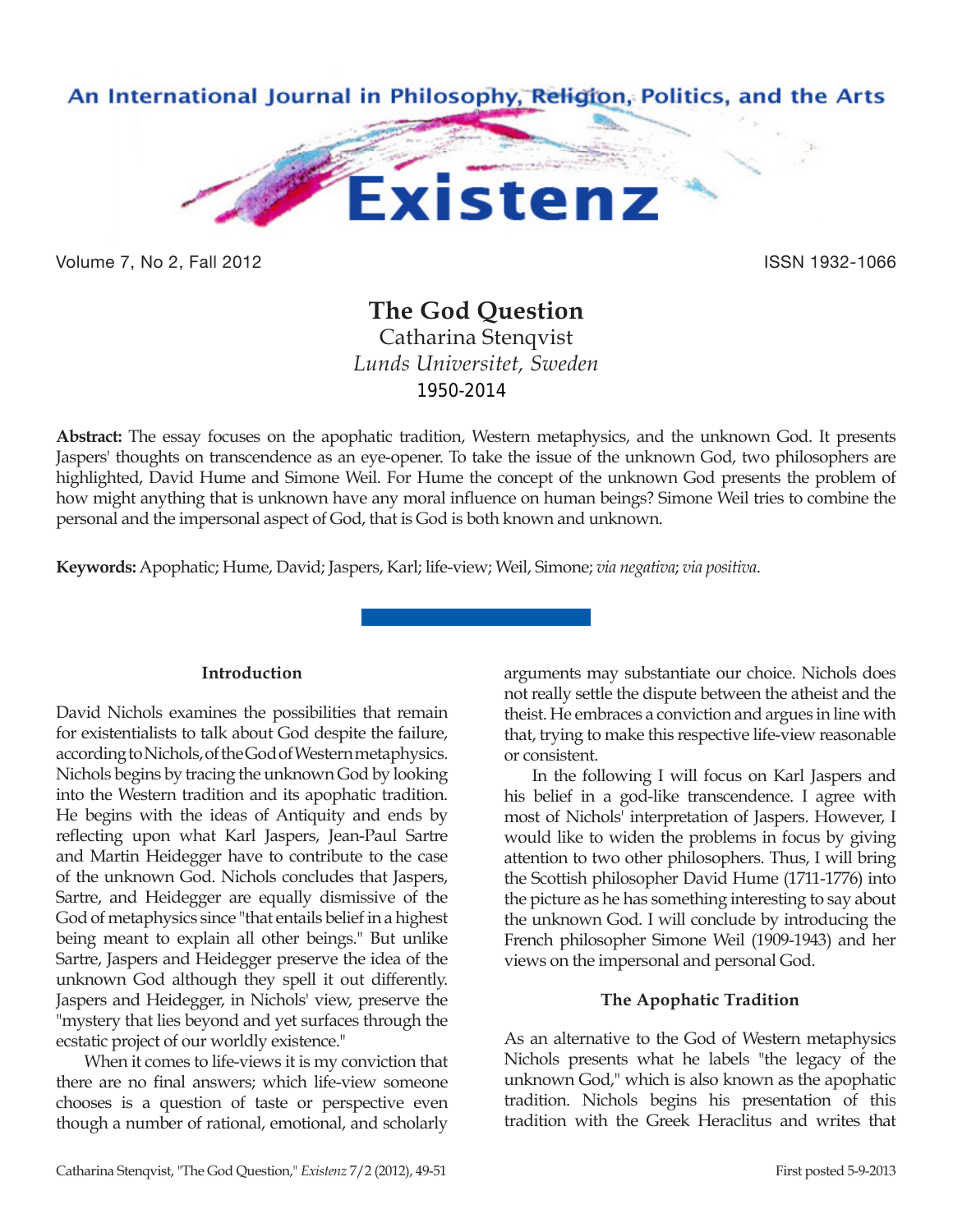Christianity continues the apophatic tradition, especially in Byzantine theology. Western Christendom leaned towards the God of metaphysics, according to Nichols.

For those scholars who are into mysticism, East and West, apophatic theology is well known. Here we find a theology of the unknown God. Let me just mention one classic text by an unknown author with its revealing title, *The Cloud of Unknowing*. 1 Apophatic theology is not only theology. It is also a philosophy and a way to indicate that concerning existence everything might not be known or talked about. Interestingly enough, this approach has flared up again with postmodernism.

For Nichols, Jaspers and Heidegger preserve the mystery that lies beyond our worldly existence, which Sartre does not. Nichols writes that the theist Kierkegaard and the atheist Nietzsche influenced Jaspers. Even though Kierkegaard and Nietzsche opposed each other in the God-question, they both shared the insight, according to Jones' interpretation of Jaspers, that at the root of "existentialism is a mystery of Being that runs deeper than conventional categories of theism, atheism, or for that matter agnosticism." Nichols continues that according to Jaspers "whenever human beings experience transcendence, they become cognizant of a wider context of fundamental reality." On Jaspers notion of grace Nichols says: "The grace that speaks for the unknown God comes to us in different gifts: the finite world that we inhabit as a shared horizon, the transcendence that alerts us to an infinite vastness, and the deliverance that lifts us from one structured existence to another."

Personally, I am very fond of Jaspers' thoughts about matters concerning transcendence. He is using this concept as a kind of an eye-opener: there might be something beyond the immediate reach. Depending on our attitude towards existence we may despair or see possibilities. Jaspers' debt to Kierkegaard is obvious. Jaspers is not a dogmatic thinker. Where he finds food for his thoughts, he uses it regardless of whether the under-lying life-view is in accord with his own or not.

## **The Unknown God**

David Hume has in a dense form brilliantly presented fundamental pro-et-contra arguments concerning classical theism in his work *Dialogues concerning Natural Religion*. The arguments are produced in a dialogue between three friends. Philo, the skeptic steeped in Pyrrhonism, Demea the mystic and finally Cleanthes, the anthropomorphist. Demea, in my reading, belongs to the apophatic tradition or as it is also called *via negativa*. Cleanthes belongs to the kataphatic tradition or as it is also called, *via positiva*. According to *via negativa* God is beyond grasp, utterly different in comparison with human beings. According to *via positiva*, God is graspable because he might be understood in his supposed similarity with human beings.

The three friends present their arguments in favor of their own position and in criticizing each other's position. Demea is accused of being a mystic and in his belief that the nature of God is completely beyond our comprehension. Hume writes with respect to Demea's concept of God: "He is infinitely superior to our limited view and comprehension, and is more the object of worship in the temple than of disputation in the schools."<sup>2</sup> God is a mystery and his perfectness is covered in a cloud. It would be impertinent for the human being to try to grasp and thereby minimize such a supreme being, according to Demea. It is blasphemy to make God into someone who is similar with human beings. God is utterly different and because of this difference impossible to grasp. Hume writes:" His ways are not our ways. His attributes are perfect but incomprehensible. And this volume of nature contains a great and inexplicable riddle, more than any intelligible discourse or reasoning" (*DCN* 29). One conclusion to be drawn is that God is not to be proven. The God of Cleanthes, on the other hand, is to be proven by arguments from design. Jaspers is famous for many reasons, among them the sentence that "a proven God is no God." I take Jaspers to mean that if you turn God into an object possible to define and prove empirically, then it is no longer God. Demea thinks in a similar vein. But while Jaspers' aims at preserving ontology, Demea aims at preserving the sovereignty of God.

The point I would like to make is, that although there may be a number of good reasons to understand why we have an apophatic tradition and why Jaspers, Sartre, and Heidegger in different senses approve of it,

It is an anonymous work of Christian mysticism written in Middle English in the latter half of the fourteenth century.

<sup>2</sup> David Hume, *Dialogues Concerning Natural Religion*, Hafner Publishing Company, New York and London 1969, p 17. [Henceforth cited as *DCN*]